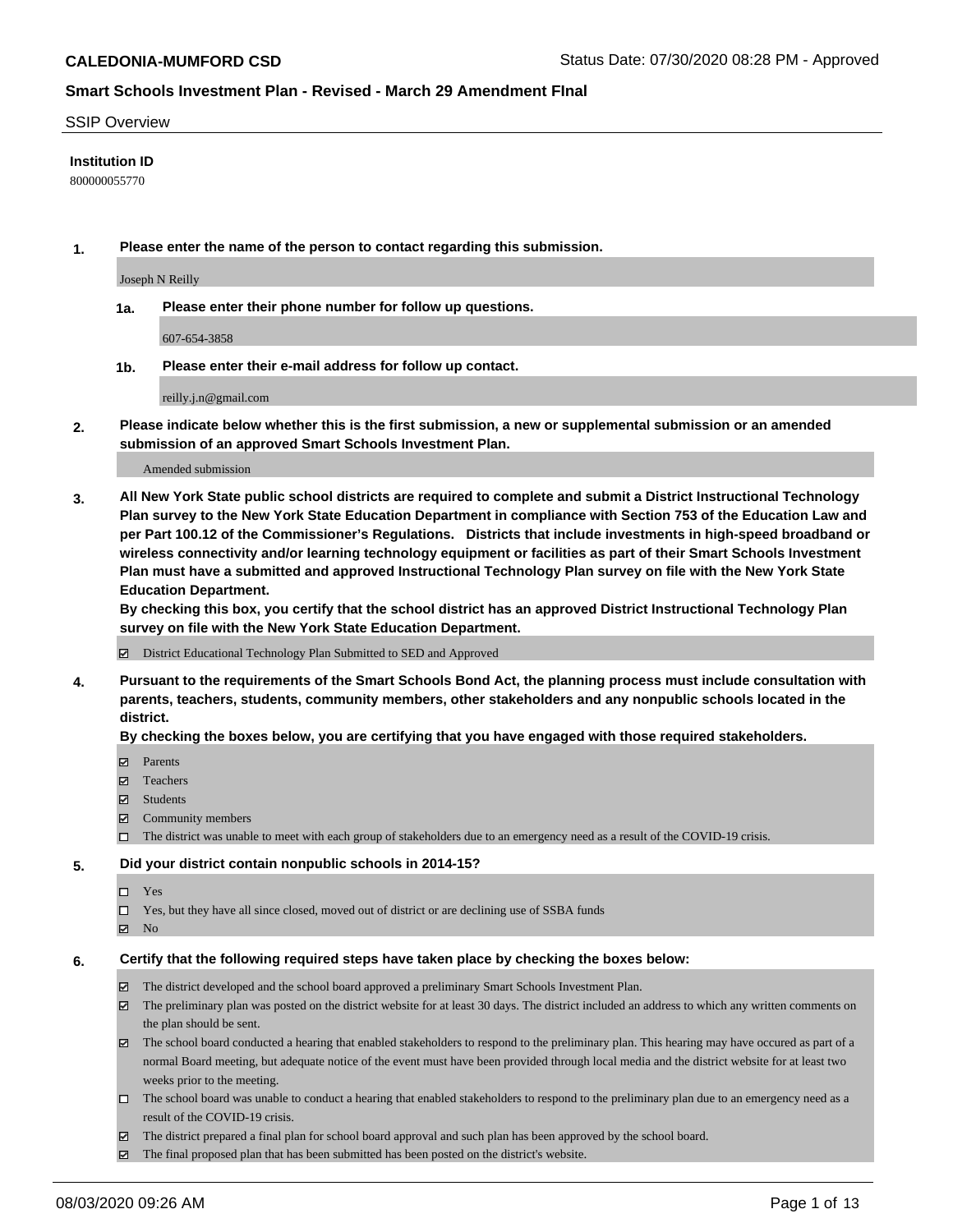SSIP Overview

**6a. Please upload the proposed Smart Schools Investment Plan (SSIP) that was posted on the district's website, along with any supporting materials. Note that this should be different than your recently submitted Educational Technology Survey. The Final SSIP, as approved by the School Board, should also be posted on the website and remain there during the course of the projects contained therein.**

Smart Schools Presentation 2020.pdf

**6b. Enter the webpage address where the final Smart Schools Investment Plan is posted. The Plan should remain posted for the life of the included projects.**

https://www.cal-mum.org/cms/lib/NY02212077/Centricity/Domain/231/Smart%20Schools%20Presentation%202020.pdf

**7. Please enter an estimate of the total number of students and staff that will benefit from this Smart Schools Investment Plan based on the cumulative projects submitted to date.**

870

**8. An LEA/School District may partner with one or more other LEA/School Districts to form a consortium to pool Smart Schools Bond Act funds for a project that meets all other Smart School Bond Act requirements. Each school district participating in the consortium will need to file an approved Smart Schools Investment Plan for the project and submit a signed Memorandum of Understanding that sets forth the details of the consortium including the roles of each respective district.**

 $\Box$  The district plans to participate in a consortium to partner with other school district(s) to implement a Smart Schools project.

#### **9. Please enter the name and 6-digit SED Code for each LEA/School District participating in the Consortium.**

| <sup>1</sup> Partner LEA/District | <b>ISED BEDS Code</b> |
|-----------------------------------|-----------------------|
| (No Response)                     | (No Response)         |

## **10. Please upload a signed Memorandum of Understanding with all of the participating Consortium partners.**

(No Response)

**11. Your district's Smart Schools Bond Act Allocation is:**

\$837,412

#### **12. Final 2014-15 BEDS Enrollment to calculate Nonpublic Sharing Requirement**

|            | Public Enrollment | Nonpublic Enrollment | Total Enrollment | I Nonpublic Percentage |
|------------|-------------------|----------------------|------------------|------------------------|
| Enrollment | 818               |                      | 818.00           | 0.00                   |

**13. This table compares each category budget total, as entered in that category's page, to the total expenditures listed in the category's expenditure table. Any discrepancies between the two must be resolved before submission.**

|                                          | Sub-Allocations | <b>Expenditure Totals</b> | <b>Difference</b> |
|------------------------------------------|-----------------|---------------------------|-------------------|
| <b>School Connectivity</b>               | 0.00            | 0.00                      | 0.00              |
| Connectivity Projects for<br>Communities | 0.00            | 0.00                      | 0.00              |
| Classroom Technology                     | 66,016.00       | 66,016.00                 | 0.00              |
| Pre-Kindergarten Classrooms              | 0.00            | 0.00                      | 0.00              |
| Replace Transportable<br>Classrooms      | 0.00            | 0.00                      | 0.00              |
| <b>High-Tech Security Features</b>       | 0.00            | 0.00                      | 0.00              |
| Nonpublic Loan                           | 0.00            | 0.00                      | 0.00              |
| Totals:                                  |                 |                           |                   |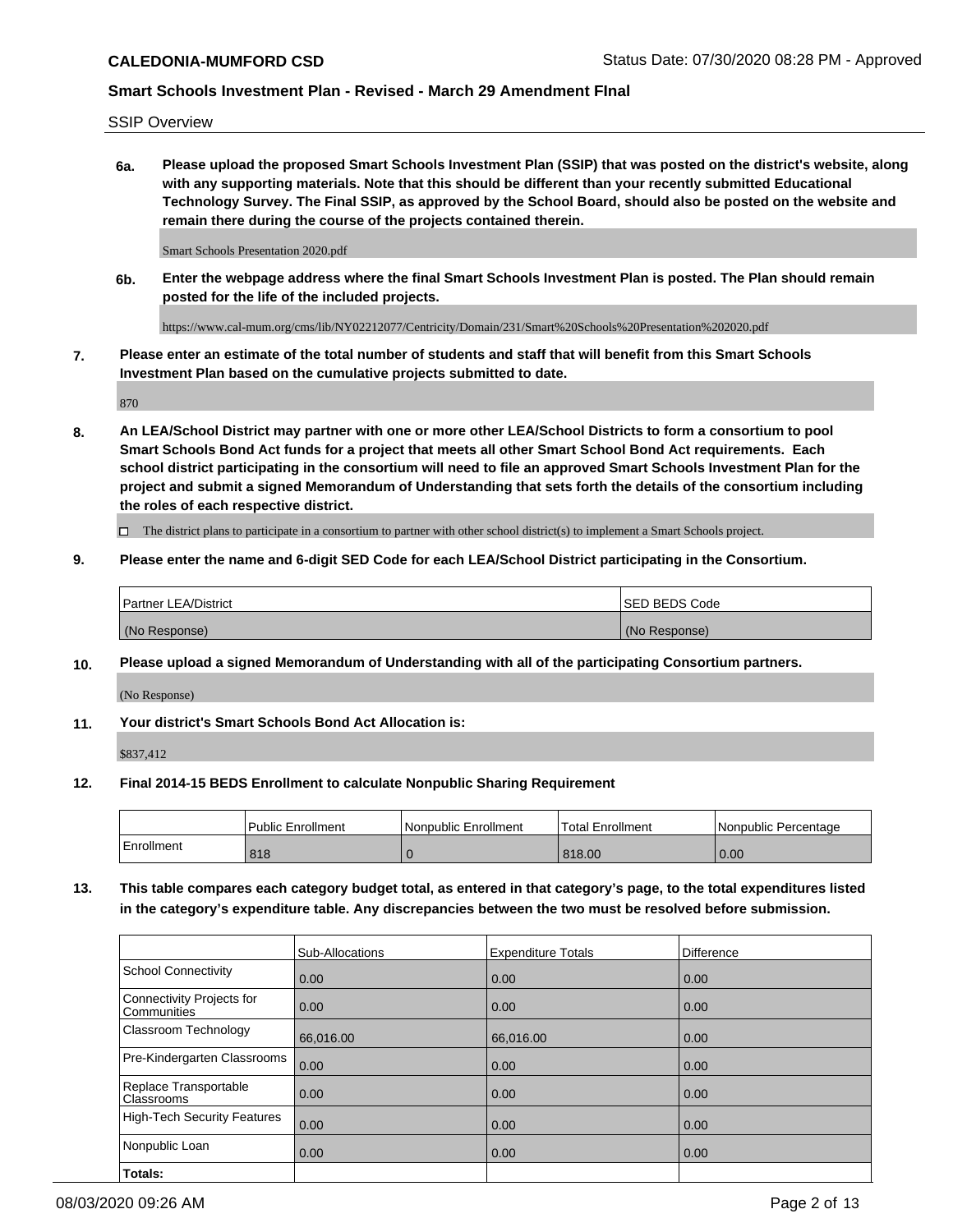SSIP Overview

| <b>Sub-Allocations</b> | Totals<br>l Expenditure | <b>Difference</b> |
|------------------------|-------------------------|-------------------|
| 66,016                 | 66.016                  | 0                 |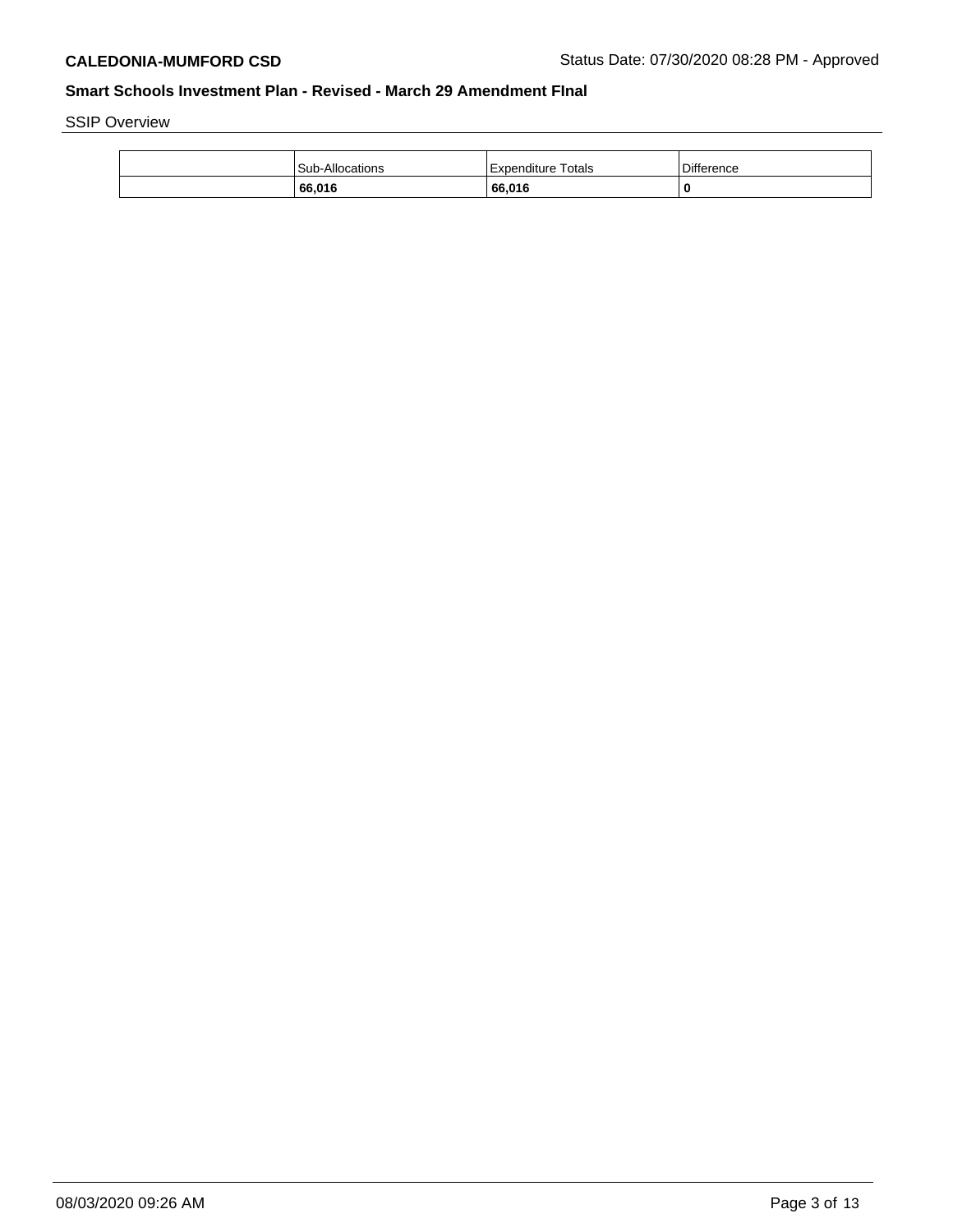School Connectivity

- **1. In order for students and faculty to receive the maximum benefit from the technology made available under the Smart Schools Bond Act, their school buildings must possess sufficient connectivity infrastructure to ensure that devices can be used during the school day. Smart Schools Investment Plans must demonstrate that:**
	- **• sufficient infrastructure that meets the Federal Communications Commission's 100 Mbps per 1,000 students standard currently exists in the buildings where new devices will be deployed, or**
	- **• is a planned use of a portion of Smart Schools Bond Act funds, or**
	- **• is under development through another funding source.**

**Smart Schools Bond Act funds used for technology infrastructure or classroom technology investments must increase the number of school buildings that meet or exceed the minimum speed standard of 100 Mbps per 1,000 students and staff within 12 months. This standard may be met on either a contracted 24/7 firm service or a "burstable" capability. If the standard is met under the burstable criteria, it must be:**

**1. Specifically codified in a service contract with a provider, and**

**2. Guaranteed to be available to all students and devices as needed, particularly during periods of high demand, such as computer-based testing (CBT) periods.**

**Please describe how your district already meets or is planning to meet this standard within 12 months of plan submission.**

(No Response)

**1a. If a district believes that it will be impossible to meet this standard within 12 months, it may apply for a waiver of this requirement, as described on the Smart Schools website. The waiver must be filed and approved by SED prior to submitting this survey.**

 $\Box$  By checking this box, you are certifying that the school district has an approved waiver of this requirement on file with the New York State Education Department.

**2. Connectivity Speed Calculator (Required). If the district currently meets the required speed, enter "Currently Met" in the last box: Expected Date When Required Speed Will be Met.**

|                  | l Number of     | Required Speed | Current Speed in | Expected Speed | Expected Date                        |
|------------------|-----------------|----------------|------------------|----------------|--------------------------------------|
|                  | <b>Students</b> | In Mbps        | <b>Mbps</b>      | to be Attained | When Required                        |
|                  |                 |                |                  |                | Within 12 Months 1Speed Will be Met1 |
| Calculated Speed | (No Response)   | 0.00           | (No Response)    | (No Response)  | l (No Response)                      |

**3. Describe how you intend to use Smart Schools Bond Act funds for high-speed broadband and/or wireless connectivity projects in school buildings.**

(No Response)

**4. Describe the linkage between the district's District Instructional Technology Plan and how the proposed projects will improve teaching and learning. (There should be a link between your response to this question and your responses to Question 1 in Section IV - NYSED Initiatives Alignment: "Explain how the district use of instructional technology will serve as a part of a comprehensive and sustained effort to support rigorous academic standards attainment and performance improvement for students."** 

**Your answer should also align with your answers to the questions in Section II - Strategic Technology Planning and the associated Action Steps in Section III - Action Plan.)**

(No Response)

**5. If the district wishes to have students and staff access the Internet from wireless devices within the school building, or in close proximity to it, it must first ensure that it has a robust Wi-Fi network in place that has sufficient bandwidth to meet user demand.**

**Please describe how you have quantified this demand and how you plan to meet this demand.**

(No Response)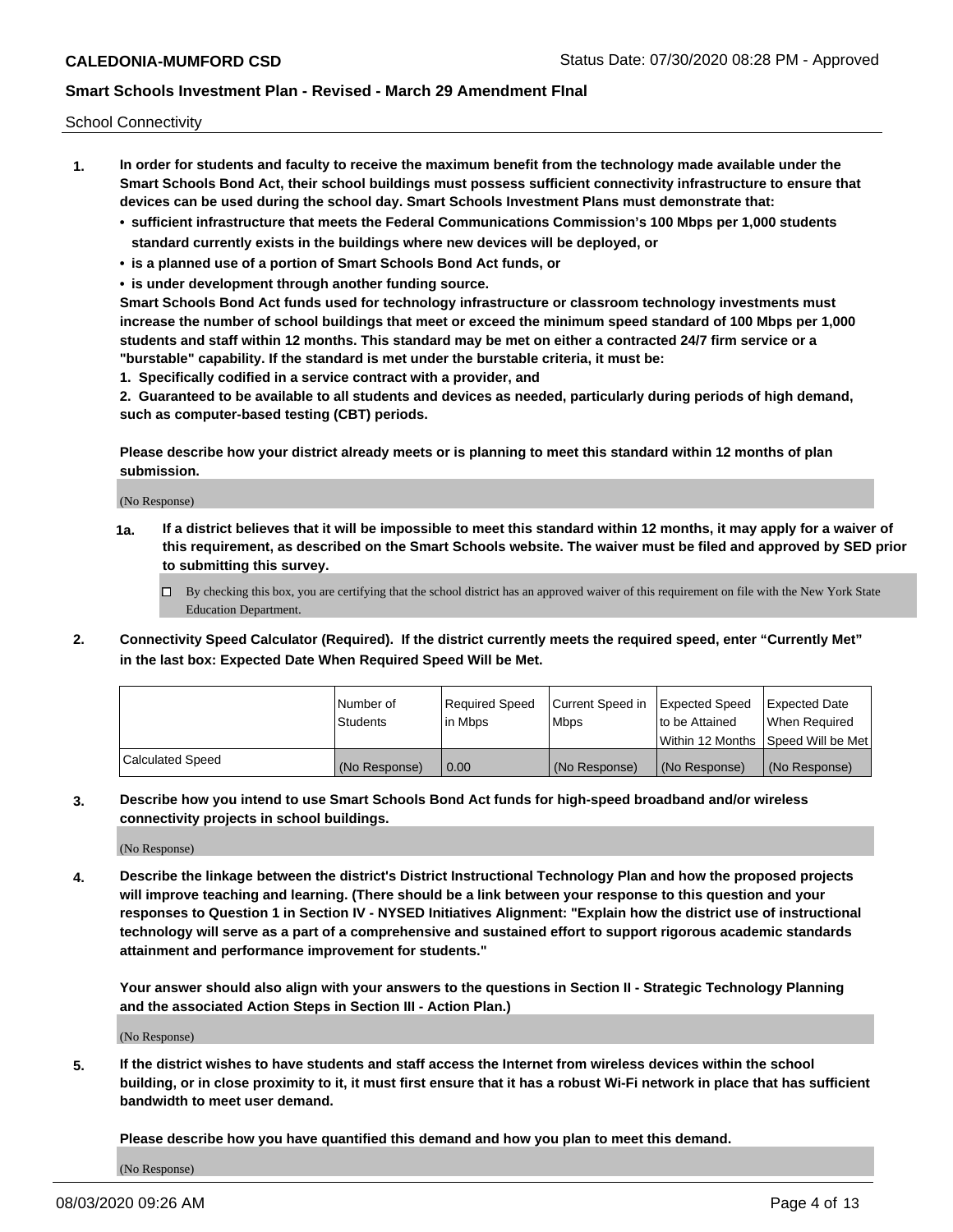School Connectivity

**6. Smart Schools plans with any expenditures in the School Connectivity category require a project number from the Office of Facilities Planning. Districts must submit an SSBA LOI and receive project numbers prior to submitting the SSIP. As indicated on the LOI, some projects may be eligible for a streamlined review and will not require a building permit.**

**Please indicate on a separate row each project number given to you by the Office of Facilities Planning.**

| Project Number |  |
|----------------|--|
| (No Response)  |  |

**7. Certain high-tech security and connectivity infrastructure projects may be eligible for an expedited review process as determined by the Office of Facilities Planning.**

#### **Was your project deemed eligible for streamlined review?**

(No Response)

## **8. Include the name and license number of the architect or engineer of record.**

| Name          | License Number |
|---------------|----------------|
| (No Response) | (No Response)  |

#### **9. Public Expenditures – Loanable (Counts toward the nonpublic loan calculation)**

| Select the allowable expenditure type.<br>Repeat to add another item under each type. | <b>PUBLIC</b> Items to be<br>l Purchased | Quantity           | Cost Per Item    | <b>Total Cost</b> |
|---------------------------------------------------------------------------------------|------------------------------------------|--------------------|------------------|-------------------|
| (No Response)                                                                         | (No Response)                            | l (No<br>Response) | (No<br>Response) | $\overline{0.00}$ |
|                                                                                       |                                          | 0                  | 0.00             |                   |

## **10. Public Expenditures – Non-Loanable (Does not count toward nonpublic loan calculation)**

| Select the allowable expenditure<br>type.<br>Repeat to add another item under<br>each type. | <b>PUBLIC</b> Items to be purchased | Quantity      | Cost per Item | <b>Total Cost</b> |
|---------------------------------------------------------------------------------------------|-------------------------------------|---------------|---------------|-------------------|
| (No Response)                                                                               | (No Response)                       | (No Response) | (No Response) | 0.00              |
|                                                                                             |                                     |               | 0.00          |                   |

#### **11. Final 2014-15 BEDS Enrollment to calculate Nonpublic Sharing Requirement (no changes allowed.)**

|            | Public Enrollment | l Nonpublic Enrollment | <b>Total Enrollment</b> | Nonpublic Percentage |
|------------|-------------------|------------------------|-------------------------|----------------------|
| Enrollment | 818               |                        | 818.00                  | 0.00                 |

#### **12. Total Public Budget - Loanable (Counts toward the nonpublic loan calculation)**

|                                                      | Public Allocations | <b>Estimated Nonpublic Loan</b><br>Amount | Estimated Total Sub-Allocations |
|------------------------------------------------------|--------------------|-------------------------------------------|---------------------------------|
| Network/Access Costs                                 | (No Response)      | 0.00                                      | 0.00                            |
| School Internal Connections and<br><b>Components</b> | (No Response)      | 0.00                                      | 0.00                            |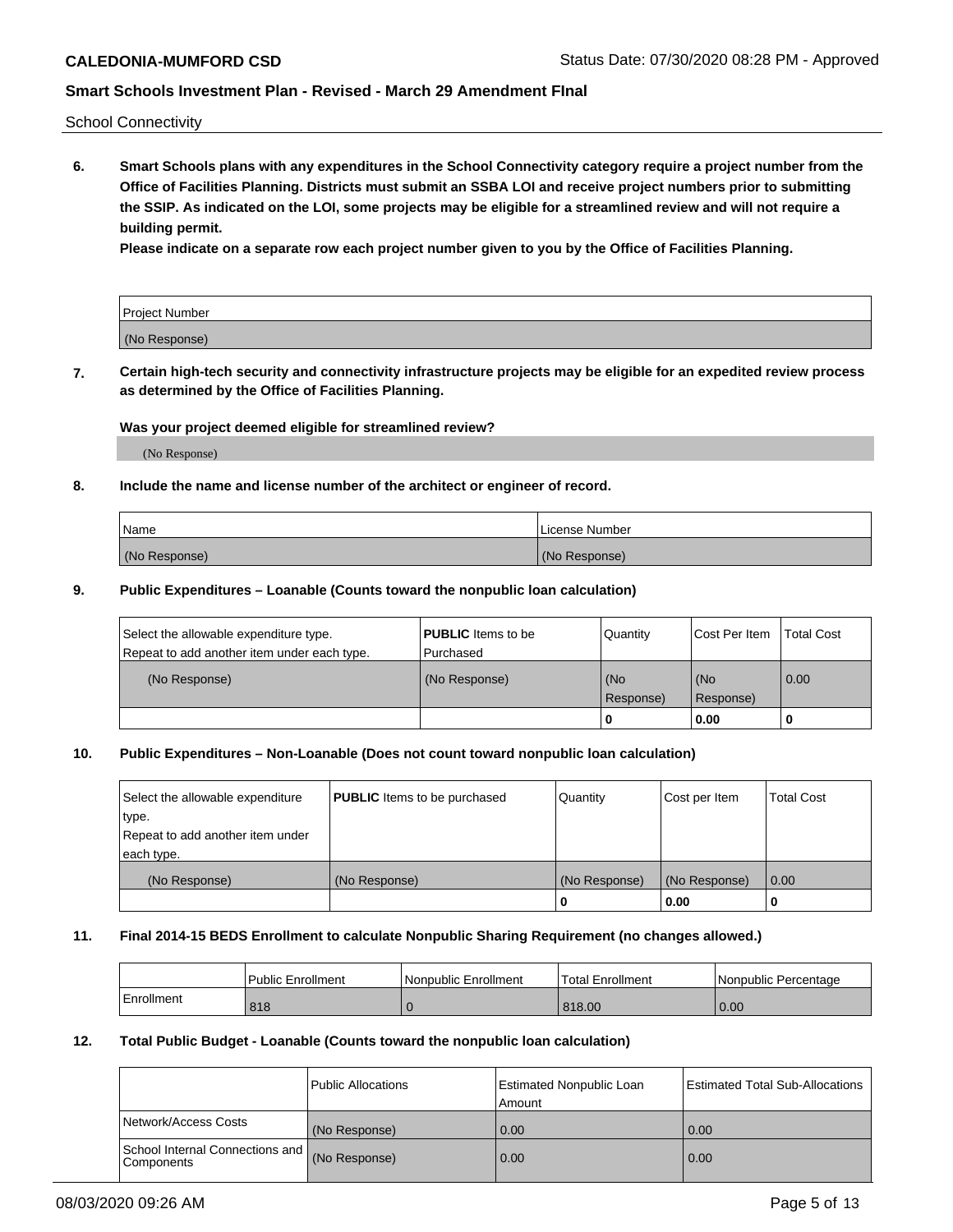School Connectivity

|         | <b>Public Allocations</b> | <b>Estimated Nonpublic Loan</b><br>l Amount i | <b>Estimated Total Sub-Allocations</b> |
|---------|---------------------------|-----------------------------------------------|----------------------------------------|
| Other   | (No Response)             | 0.00                                          | 0.00                                   |
| Totals: | 0.00                      | 0                                             | ш                                      |

# **13. Total Public Budget – Non-Loanable (Does not count toward the nonpublic loan calculation)**

|                                                   | Sub-<br>Allocation |
|---------------------------------------------------|--------------------|
|                                                   |                    |
| Network/Access Costs                              | (No Response)      |
| <b>Outside Plant Costs</b>                        | (No Response)      |
| <b>School Internal Connections and Components</b> | (No Response)      |
| Professional Services                             | (No Response)      |
| Testing                                           | (No Response)      |
| <b>Other Upfront Costs</b>                        | (No Response)      |
| <b>Other Costs</b>                                | (No Response)      |
| <b>Totals:</b>                                    | 0.00               |

# **14. School Connectivity Totals**

|                          | Total Sub-Allocations |
|--------------------------|-----------------------|
| Total Loanable Items     | 0.00                  |
| Total Non-Ioanable Items | 0.00                  |
| Totals:                  |                       |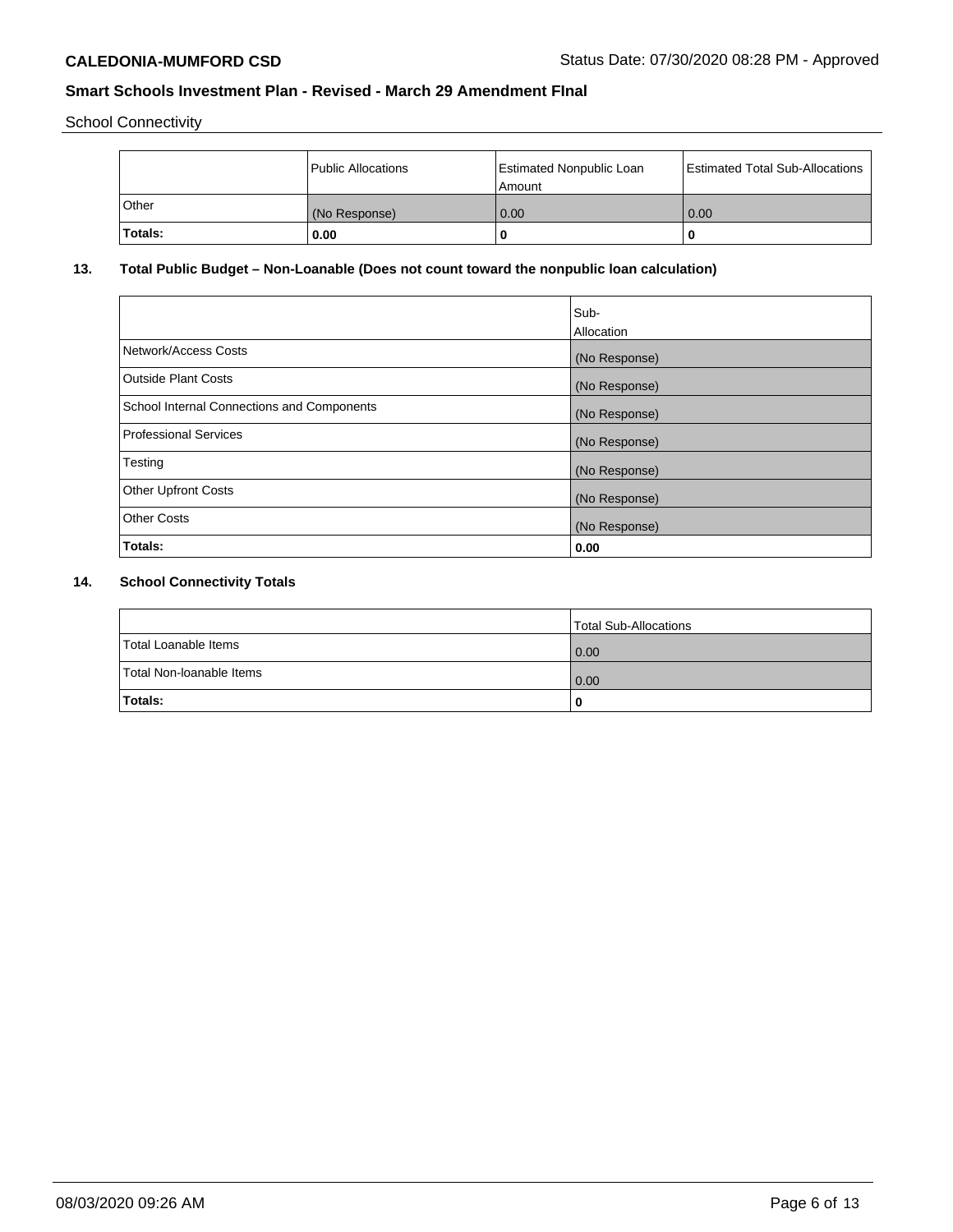Community Connectivity (Broadband and Wireless)

**1. Describe how you intend to use Smart Schools Bond Act funds for high-speed broadband and/or wireless connectivity projects in the community.**

(No Response)

**2. Please describe how the proposed project(s) will promote student achievement and increase student and/or staff access to the Internet in a manner that enhances student learning and/or instruction outside of the school day and/or school building.**

(No Response)

**3. Community connectivity projects must comply with all the necessary local building codes and regulations (building and related permits are not required prior to plan submission).**

 $\Box$  I certify that we will comply with all the necessary local building codes and regulations.

**4. Please describe the physical location of the proposed investment.**

(No Response)

**5. Please provide the initial list of partners participating in the Community Connectivity Broadband Project, along with their Federal Tax Identification (Employer Identification) number.**

| <b>Project Partners</b> | l Federal ID # |
|-------------------------|----------------|
| (No Response)           | (No Response)  |

**6. Please detail the type, quantity, per unit cost and total cost of the eligible items under each sub-category.**

| Select the allowable expenditure | Item to be purchased | Quantity      | Cost per Item | Total Cost |
|----------------------------------|----------------------|---------------|---------------|------------|
| type.                            |                      |               |               |            |
| Repeat to add another item under |                      |               |               |            |
| each type.                       |                      |               |               |            |
| (No Response)                    | (No Response)        | (No Response) | (No Response) | 0.00       |
|                                  |                      | U             | 0.00          | -0         |

**7. If you are submitting an allocation for Community Connectivity, complete this table.**

**Note that the calculated Total at the bottom of the table must equal the Total allocation for this category that you entered in the SSIP Overview overall budget.**

|                                    | Sub-Allocation |
|------------------------------------|----------------|
| Network/Access Costs               | (No Response)  |
| Outside Plant Costs                | (No Response)  |
| <b>Tower Costs</b>                 | (No Response)  |
| <b>Customer Premises Equipment</b> | (No Response)  |
| <b>Professional Services</b>       | (No Response)  |
| Testing                            | (No Response)  |
| <b>Other Upfront Costs</b>         | (No Response)  |
| <b>Other Costs</b>                 | (No Response)  |
| Totals:                            | 0.00           |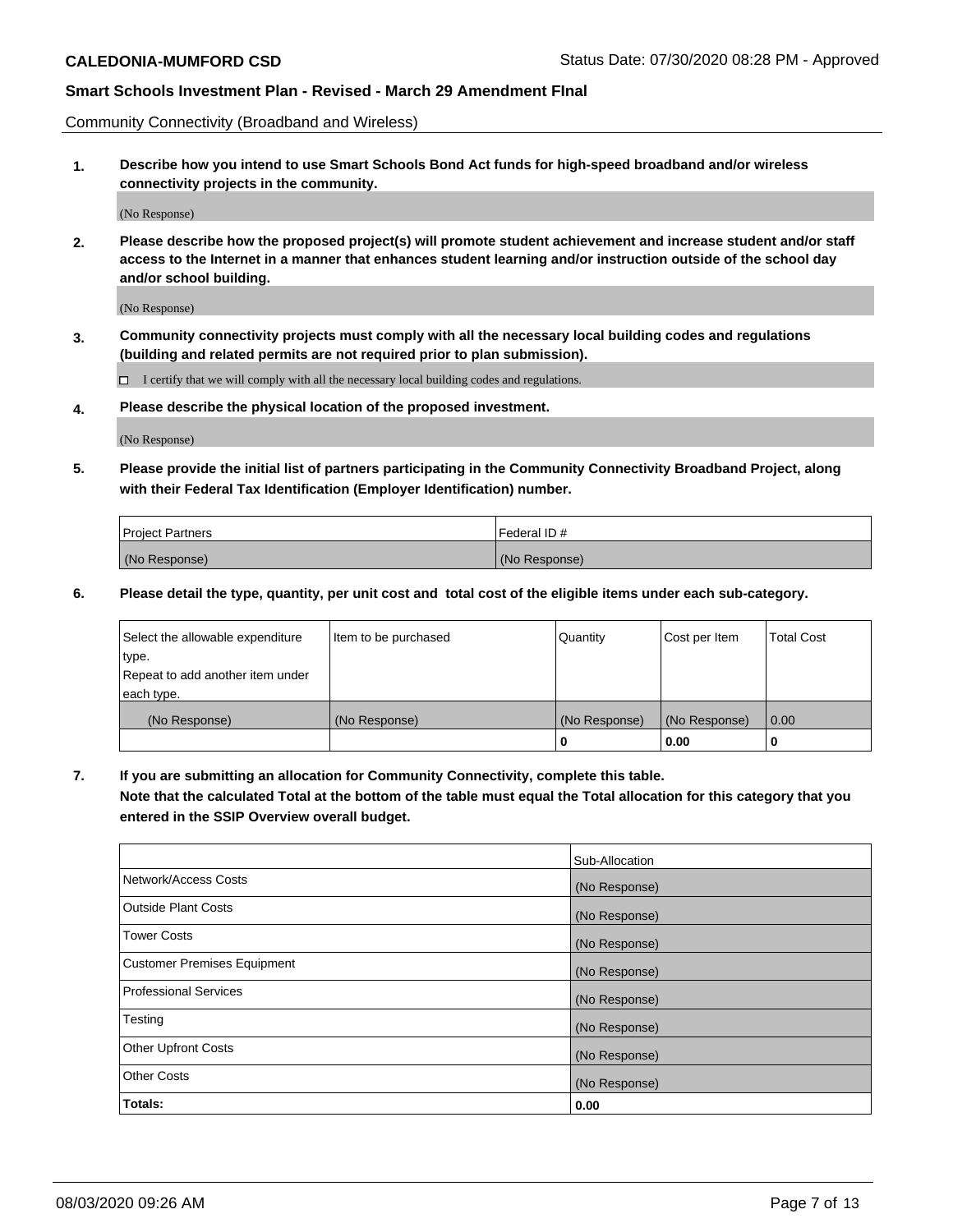## Classroom Learning Technology

**1. In order for students and faculty to receive the maximum benefit from the technology made available under the Smart Schools Bond Act, their school buildings must possess sufficient connectivity infrastructure to ensure that devices can be used during the school day. Smart Schools Investment Plans must demonstrate that sufficient infrastructure that meets the Federal Communications Commission's 100 Mbps per 1,000 students standard currently exists in the buildings where new devices will be deployed, or is a planned use of a portion of Smart Schools Bond Act funds, or is under development through another funding source. Smart Schools Bond Act funds used for technology infrastructure or classroom technology investments must increase the number of school buildings that meet or exceed the minimum speed standard of 100 Mbps per 1,000 students and staff within 12 months. This standard may be met on either a contracted 24/7 firm service or a**

**"burstable" capability. If the standard is met under the burstable criteria, it must be:**

**1. Specifically codified in a service contract with a provider, and**

**2. Guaranteed to be available to all students and devices as needed, particularly during periods of high demand, such as computer-based testing (CBT) periods.**

**Please describe how your district already meets or is planning to meet this standard within 12 months of plan submission.**

(No Response)

- **1a. If a district believes that it will be impossible to meet this standard within 12 months, it may apply for a waiver of this requirement, as described on the Smart Schools website. The waiver must be filed and approved by SED prior to submitting this survey.**
	- By checking this box, you are certifying that the school district has an approved waiver of this requirement on file with the New York State Education Department.
- **2. Connectivity Speed Calculator (Required). If the district currently meets the required speed, enter "Currently Met" in the last box: Expected Date When Required Speed Will be Met.**

|                  | l Number of     | Required Speed | Current Speed in | <b>Expected Speed</b> | <b>Expected Date</b>                |
|------------------|-----------------|----------------|------------------|-----------------------|-------------------------------------|
|                  | <b>Students</b> | l in Mbps      | l Mbps           | to be Attained        | When Required                       |
|                  |                 |                |                  |                       | Within 12 Months  Speed Will be Met |
| Calculated Speed | (No Response)   | 0.00           | (No Response)    | l (No Response)       | (No Response)                       |

**3. If the district wishes to have students and staff access the Internet from wireless devices within the school building, or in close proximity to it, it must first ensure that it has a robust Wi-Fi network in place that has sufficient bandwidth to meet user demand.**

**Please describe how you have quantified this demand and how you plan to meet this demand.**

(No Response)

**4. All New York State public school districts are required to complete and submit an Instructional Technology Plan survey to the New York State Education Department in compliance with Section 753 of the Education Law and per Part 100.12 of the Commissioner's Regulations.**

**Districts that include educational technology purchases as part of their Smart Schools Investment Plan must have a submitted and approved Instructional Technology Plan survey on file with the New York State Education Department.**

- By checking this box, you are certifying that the school district has an approved Instructional Technology Plan survey on file with the New York State Education Department.
- **5. Describe the devices you intend to purchase and their compatibility with existing or planned platforms or systems. Specifically address the adequacy of each facility's electrical, HVAC and other infrastructure necessary to install and support the operation of the planned technology.**

Caledonia Murford originally applied for additional Google licenses which came in at a lower price saving \$11 that they would like to make available for this purchase. They also applied for a \$20,000large group instructionpresentation unit that they no longer require.

Instead, Caledonia Mumford Central School wishes to replace the Interactive Whiteboards that are currently in use in their classrooms. Many of them have reached or are approaching "end of life." The interactive White boards are replacing existing units. They will not increase any demands on the facilities electrical, HVAC and other infrastructures.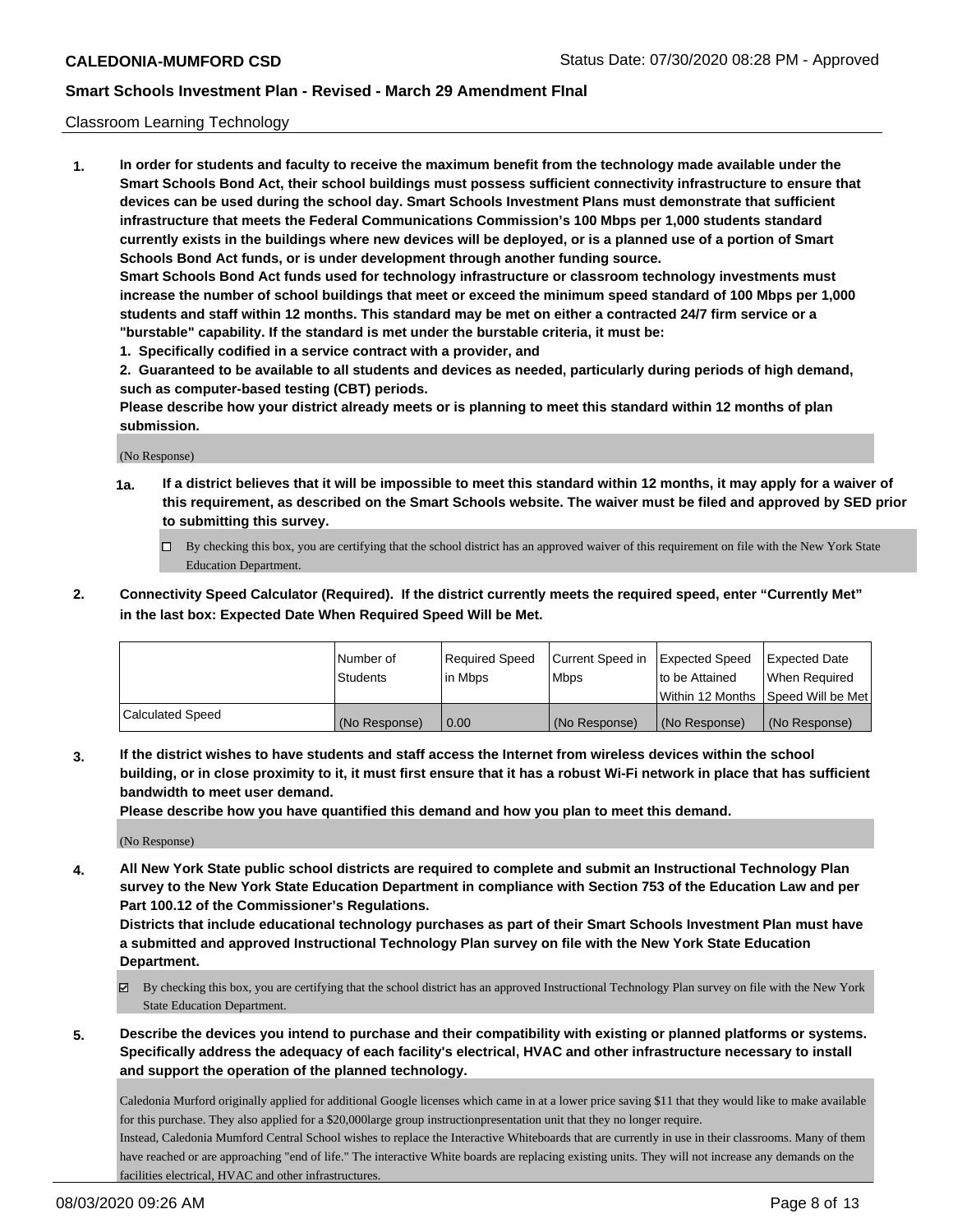## Classroom Learning Technology

- **6. Describe how the proposed technology purchases will:**
	- **> enhance differentiated instruction;**
	- **> expand student learning inside and outside the classroom;**
	- **> benefit students with disabilities and English language learners; and**
	- **> contribute to the reduction of other learning gaps that have been identified within the district.**

**The expectation is that districts will place a priority on addressing the needs of students who struggle to succeed in a rigorous curriculum. Responses in this section should specifically address this concern and align with the district's Instructional Technology Plan (in particular Question 2 of E. Curriculum and Instruction: "Does the district's instructional technology plan address the needs of students with disabilities to ensure equitable access to instruction, materials and assessments?" and Question 3 of the same section: "Does the district's instructional technology plan address the provision of assistive technology specifically for students with disabilities to ensure access to and participation in the general curriculum?")**

**In addition, describe how the district ensures equitable access to instruction, materials and assessments and participation in the general curriculum for both SWD and English Language Learners/Multilingual Learners (ELL/MLL) students.**

(No Response)

**7. Where appropriate, describe how the proposed technology purchases will enhance ongoing communication with parents and other stakeholders and help the district facilitate technology-based regional partnerships, including distance learning and other efforts.**

(No Response)

**8. Describe the district's plan to provide professional development to ensure that administrators, teachers and staff can employ the technology purchased to enhance instruction successfully.**

**Note: This response should be aligned and expanded upon in accordance with your district's response to Question 1 of F. Professional Development of your Instructional Technology Plan: "Please provide a summary of professional development offered to teachers and staff, for the time period covered by this plan, to support technology to enhance teaching and learning. Please include topics, audience and method of delivery within your summary."**

(No Response)

- **9. Districts must contact one of the SUNY/CUNY teacher preparation programs listed on the document on the left side of the page that supplies the largest number of the district's new teachers to request advice on innovative uses and best practices at the intersection of pedagogy and educational technology.**
	- $\boxtimes$  By checking this box, you certify that you have contacted the SUNY/CUNY teacher preparation program that supplies the largest number of your new teachers to request advice on these issues.
	- **9a. Please enter the name of the SUNY or CUNY Institution that you contacted.**

SUNY Geneseo

**9b. Enter the primary Institution phone number.**

585-243-5000

**9c. Enter the name of the contact person with whom you consulted and/or will be collaborating with on innovative uses of technology and best practices.**

Dr. Anjou Sikka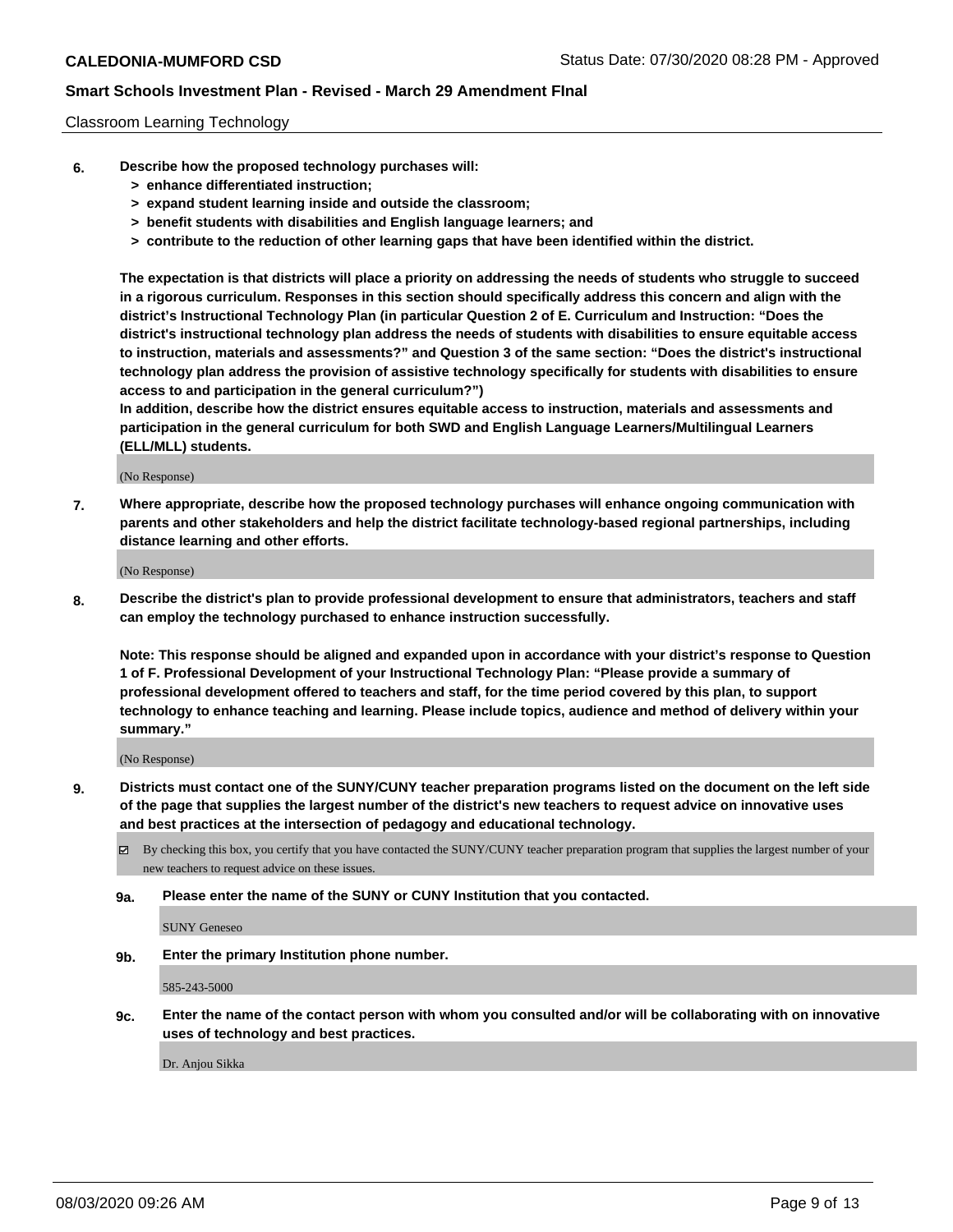#### Classroom Learning Technology

**10. To ensure the sustainability of technology purchases made with Smart Schools funds, districts must demonstrate a long-term plan to maintain and replace technology purchases supported by Smart Schools Bond Act funds. This sustainability plan shall demonstrate a district's capacity to support recurring costs of use that are ineligible for Smart Schools Bond Act funding such as device maintenance, technical support, Internet and wireless fees, maintenance of hotspots, staff professional development, building maintenance and the replacement of incidental items. Further, such a sustainability plan shall include a long-term plan for the replacement of purchased devices and equipment at the end of their useful life with other funding sources.**

 $\boxtimes$  By checking this box, you certify that the district has a sustainability plan as described above.

**11. Districts must ensure that devices purchased with Smart Schools Bond funds will be distributed, prepared for use, maintained and supported appropriately. Districts must maintain detailed device inventories in accordance with generally accepted accounting principles.**

By checking this box, you certify that the district has a distribution and inventory management plan and system in place.

**12. Please detail the type, quantity, per unit cost and total cost of the eligible items under each sub-category.**

| Select the allowable expenditure | Iltem to be Purchased            | Quantity | Cost per Item | <b>Total Cost</b> |
|----------------------------------|----------------------------------|----------|---------------|-------------------|
| type.                            |                                  |          |               |                   |
| Repeat to add another item under |                                  |          |               |                   |
| each type.                       |                                  |          |               |                   |
| <b>Other Costs</b>               | Large screen presentation device | -1       | 20.000.00     | $-20.000.00$      |
| Interactive Whiteboards          | AP7-B75-NA-1 Promethean 75       | 19       | 3.994.00      | 75.886.00         |
| Interactive Whiteboards          | <b>Promethean Mobile Cart</b>    | 19       | 450.00        | 8,550.00          |
| Interactive Whiteboards          | Promethean OPS Active Connect    | 19       | 170.00        | 3.230.00          |
| <b>Other Costs</b>               | Google chrome licenses           | $-150$   | 11.00         | $-1.650.00$       |
|                                  |                                  | $-94$    | 24,625.00     | 66,016            |

## **13. Final 2014-15 BEDS Enrollment to calculate Nonpublic Sharing Requirement (no changes allowed.)**

|            | <b>Public Enrollment</b> | Nonpublic Enrollment | <b>Total Enrollment</b> | Nonpublic<br>Percentage |
|------------|--------------------------|----------------------|-------------------------|-------------------------|
| Enrollment | 818                      |                      | 818.00                  | 0.00                    |

## **14. If you are submitting an allocation for Classroom Learning Technology complete this table.**

|                         | Public School Sub-Allocation | <b>Estimated Nonpublic Loan</b><br>Amount<br>(Based on Percentage Above) | Estimated Total Public and<br>Nonpublic Sub-Allocation |
|-------------------------|------------------------------|--------------------------------------------------------------------------|--------------------------------------------------------|
| Interactive Whiteboards | 87,666.00                    | 0.00                                                                     | 87,666.00                                              |
| <b>Computer Servers</b> | 0.00                         | 0.00                                                                     | 0.00                                                   |
| Desktop Computers       | 0.00                         | 0.00                                                                     | 0.00                                                   |
| <b>Laptop Computers</b> | 0.00                         | 0.00                                                                     | 0.00                                                   |
| <b>Tablet Computers</b> | 0.00                         | 0.00                                                                     | 0.00                                                   |
| <b>Other Costs</b>      | $-21,650.00$                 | $-0.00$                                                                  | $-21,650.00$                                           |
| Totals:                 | 66,016.00                    | 0                                                                        | 66,016                                                 |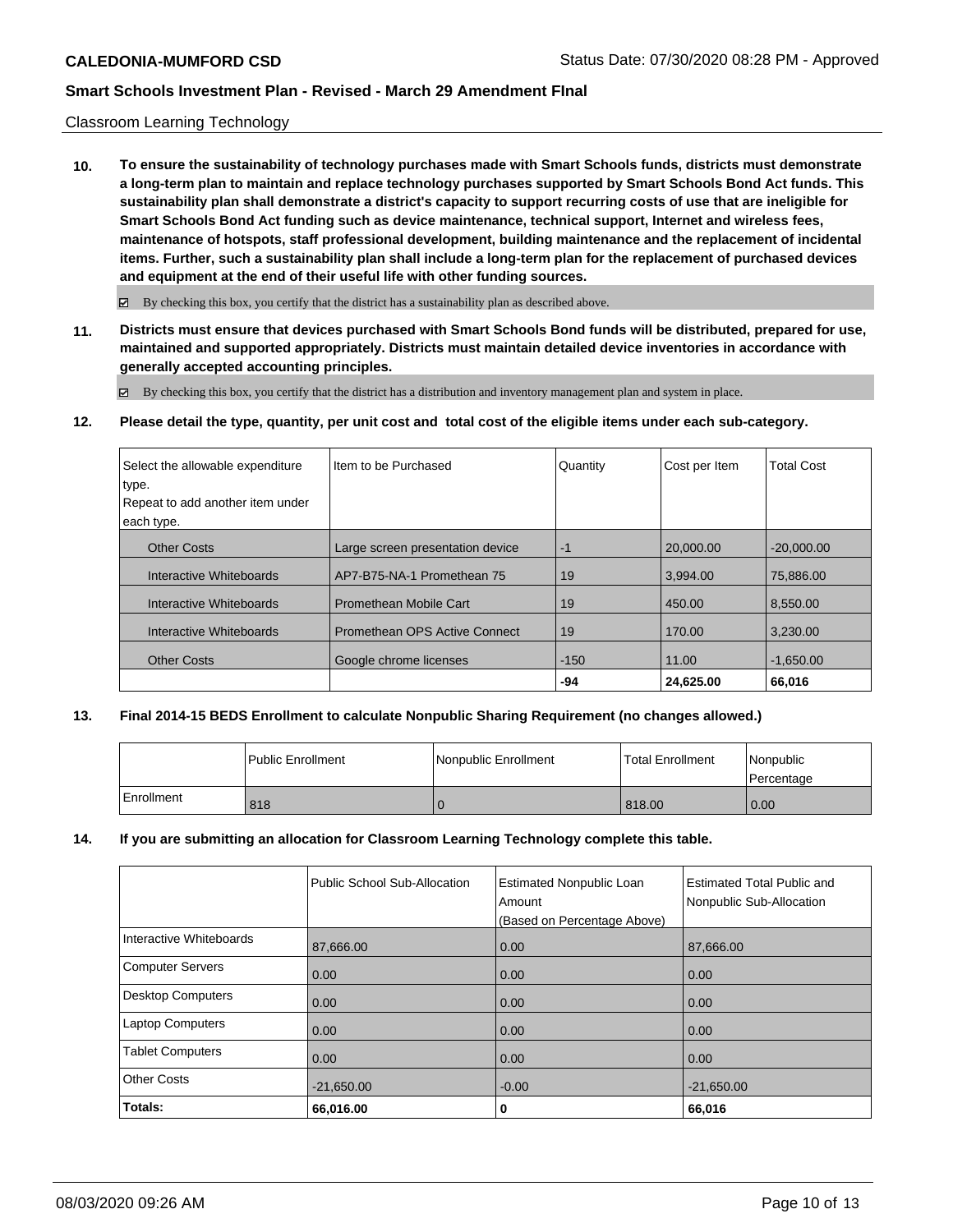#### Pre-Kindergarten Classrooms

**1. Provide information regarding how and where the district is currently serving pre-kindergarten students and justify the need for additional space with enrollment projections over 3 years.**

(No Response)

- **2. Describe the district's plan to construct, enhance or modernize education facilities to accommodate prekindergarten programs. Such plans must include:**
	- **Specific descriptions of what the district intends to do to each space;**
	- **An affirmation that new pre-kindergarten classrooms will contain a minimum of 900 square feet per classroom;**
	- **The number of classrooms involved;**
	- **The approximate construction costs per classroom; and**
	- **Confirmation that the space is district-owned or has a long-term lease that exceeds the probable useful life of the improvements.**

(No Response)

**3. Smart Schools Bond Act funds may only be used for capital construction costs. Describe the type and amount of additional funds that will be required to support ineligible ongoing costs (e.g. instruction, supplies) associated with any additional pre-kindergarten classrooms that the district plans to add.**

(No Response)

**4. All plans and specifications for the erection, repair, enlargement or remodeling of school buildings in any public school district in the State must be reviewed and approved by the Commissioner. Districts that plan capital projects using their Smart Schools Bond Act funds will undergo a Preliminary Review Process by the Office of Facilities Planning.**

**Please indicate on a separate row each project number given to you by the Office of Facilities Planning.**

| Project Number |  |
|----------------|--|
| (No Response)  |  |
|                |  |

**5. Please detail the type, quantity, per unit cost and total cost of the eligible items under each sub-category.**

| Select the allowable expenditure | Item to be purchased | Quantity      | Cost per Item | <b>Total Cost</b> |
|----------------------------------|----------------------|---------------|---------------|-------------------|
| type.                            |                      |               |               |                   |
| Repeat to add another item under |                      |               |               |                   |
| each type.                       |                      |               |               |                   |
| (No Response)                    | (No Response)        | (No Response) | (No Response) | 0.00              |
|                                  |                      | U             | 0.00          |                   |

**6. If you have made an allocation for Pre-Kindergarten Classrooms, complete this table. Note that the calculated Total at the bottom of the table must equal the Total allocation for this category that you entered in the SSIP Overview overall budget.**

|                                          | Sub-Allocation |
|------------------------------------------|----------------|
| Construct Pre-K Classrooms               | (No Response)  |
| Enhance/Modernize Educational Facilities | (No Response)  |
| <b>Other Costs</b>                       | (No Response)  |
| Totals:                                  | 0.00           |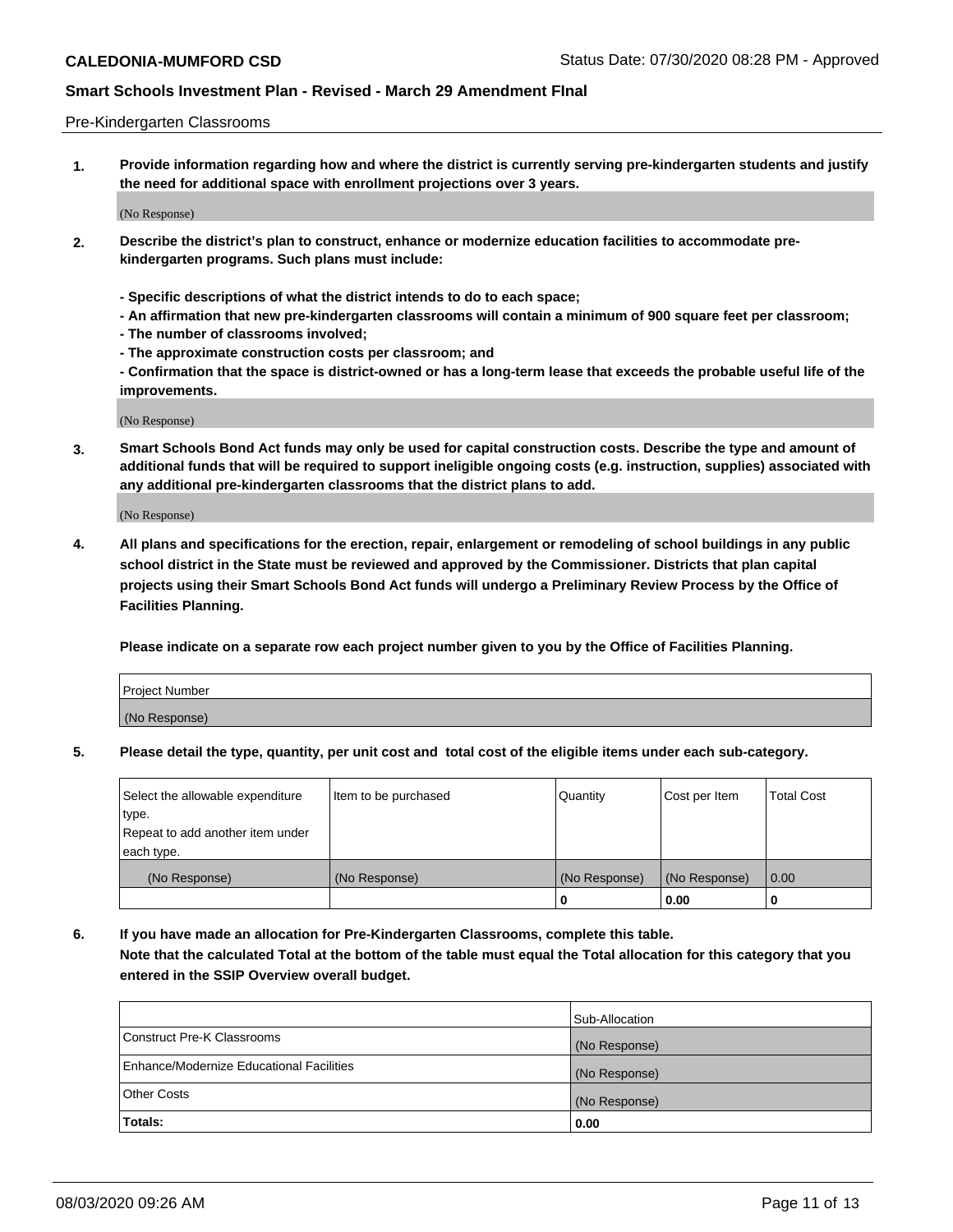Replace Transportable Classrooms

**1. Describe the district's plan to construct, enhance or modernize education facilities to provide high-quality instructional space by replacing transportable classrooms.**

(No Response)

**2. All plans and specifications for the erection, repair, enlargement or remodeling of school buildings in any public school district in the State must be reviewed and approved by the Commissioner. Districts that plan capital projects using their Smart Schools Bond Act funds will undergo a Preliminary Review Process by the Office of Facilities Planning.**

**Please indicate on a separate row each project number given to you by the Office of Facilities Planning.**

| Project Number |  |
|----------------|--|
|                |  |
|                |  |
|                |  |
| (No Response)  |  |
|                |  |
|                |  |

**3. For large projects that seek to blend Smart Schools Bond Act dollars with other funds, please note that Smart Schools Bond Act funds can be allocated on a pro rata basis depending on the number of new classrooms built that directly replace transportable classroom units.**

**If a district seeks to blend Smart Schools Bond Act dollars with other funds describe below what other funds are being used and what portion of the money will be Smart Schools Bond Act funds.**

(No Response)

**4. Please detail the type, quantity, per unit cost and total cost of the eligible items under each sub-category.**

| Select the allowable expenditure | Item to be purchased | Quantity      | Cost per Item | Total Cost |
|----------------------------------|----------------------|---------------|---------------|------------|
| ∣type.                           |                      |               |               |            |
| Repeat to add another item under |                      |               |               |            |
| each type.                       |                      |               |               |            |
| (No Response)                    | (No Response)        | (No Response) | (No Response) | 0.00       |
|                                  |                      | u             | 0.00          |            |

**5. If you have made an allocation for Replace Transportable Classrooms, complete this table. Note that the calculated Total at the bottom of the table must equal the Total allocation for this category that you entered in the SSIP Overview overall budget.**

|                                                | Sub-Allocation |
|------------------------------------------------|----------------|
| Construct New Instructional Space              | (No Response)  |
| Enhance/Modernize Existing Instructional Space | (No Response)  |
| <b>Other Costs</b>                             | (No Response)  |
| Totals:                                        | 0.00           |